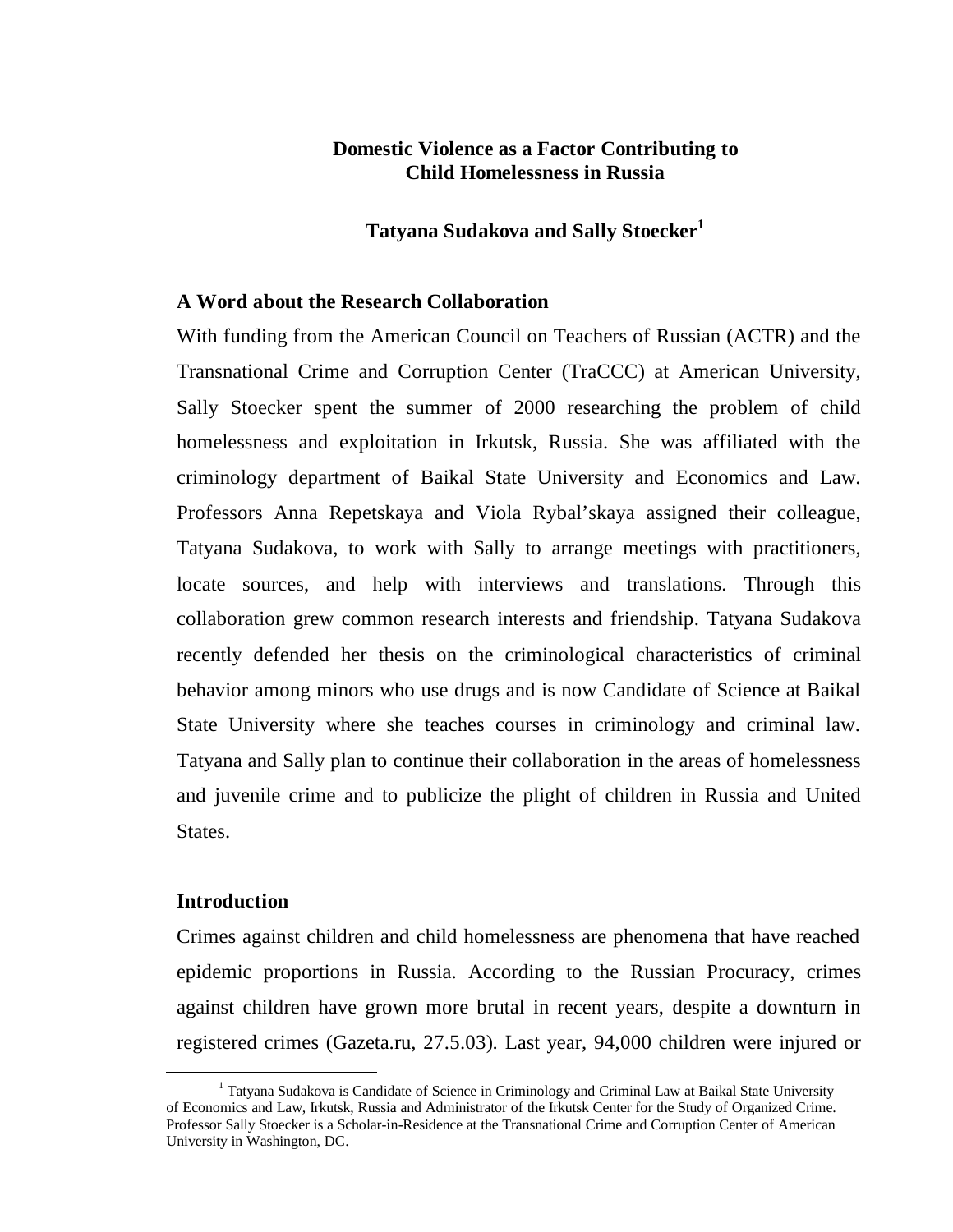killed. The Center for the Promotion of Criminal Justice in Moscow reports that increasingly, murders are made to look like accidents and in many, if not most, cases are committed by the child's parents. Infanticide and rape are becoming more common, as is the criminal exploitation of homeless children. In our chapter, we will examine why crimes against children, especially those committed by parents and guardians are increasing and how this is feeding and perpetuating the problem of child homelessness in Russia.

Today in Russia there are about 36 million youth (Sadovnikova, 2001). Every year the number of children in the Russian Federation declines precipitously. Official statistics show that this number has declined by four million in the past five years. The Committee of State Statistics estimates that it will fall to 25 million by 2005. (ITAR-TASS, 2003). One of the reasons for this gloomy demographic trend is that the rights of children to a safe and wholesome childhood are constantly being violated. In attempting to protect themselves from regular family abuse, nearly two thousand minors commit suicide, thirty thousand leave home and in effect become homeless. Running away from home and thereby sparing themselves abuse by those persons closest to them, minors become "street children." Many street children in turn become predisposed to criminal behavior and heightened *victimnost'*— that is, the characteristics and qualities that give rise to the likelihood that they will become victims of crimes committed by against them by other persons.

Homelessness has really overwhelmed Russia, just as it did after the Bolshevik Revolution in the 1920s and Great Patriotic War in mid- to late 1940s. The enormous loss of life in the upheavals of revolution, war, and famine left thousands if not millions of dislocated children without parents or guardians. With nowhere to turn, the children naturally turned to the streets and begged for alms or stole food (Stoecker, 2001, 323). Child homelessness in Russia today is especially tragic because unlike the postwar period, most of these children classified as orphans have parents who are alive. According to Russian Deputy Prime Minister,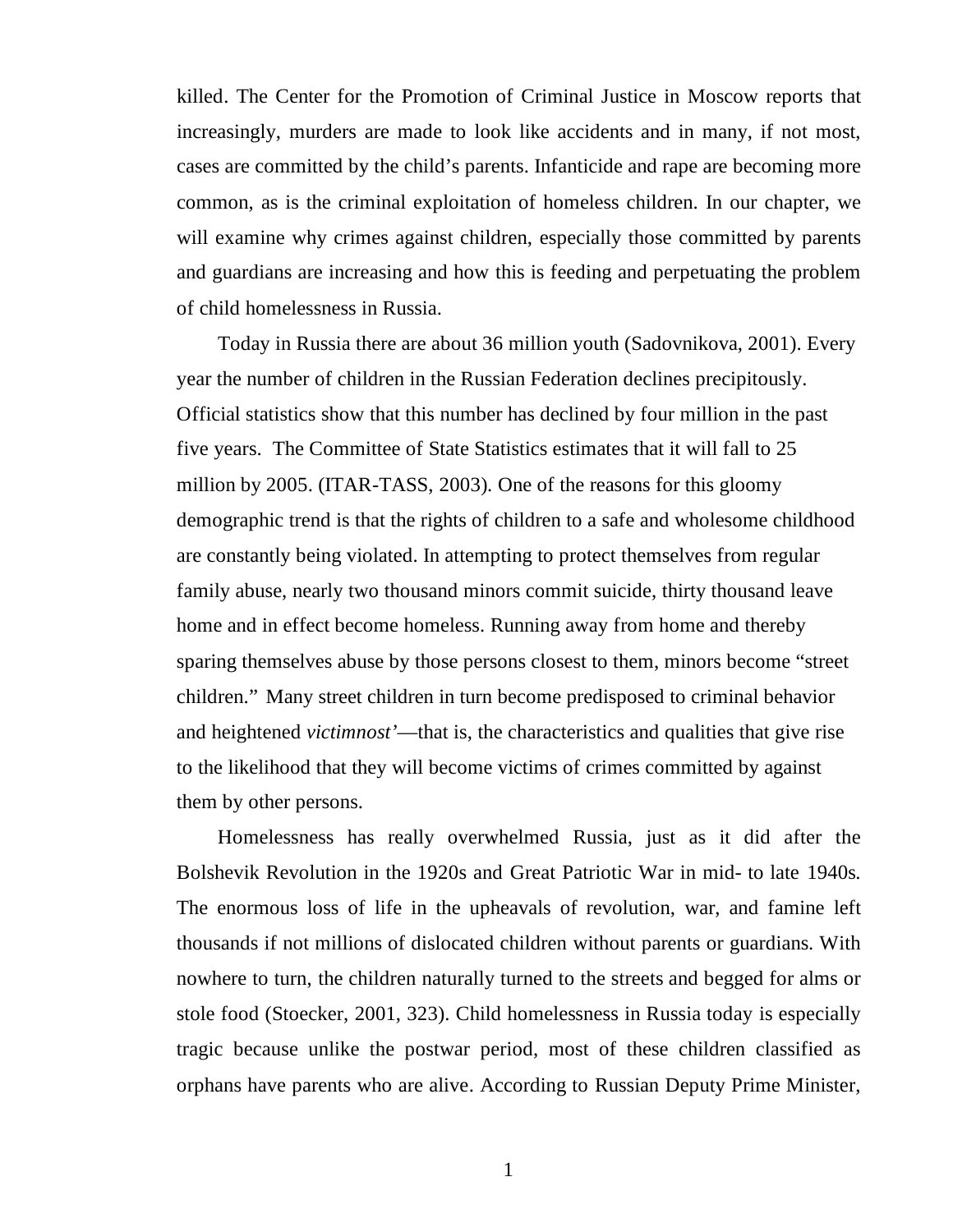Valentina Matviyenko, 80 percent of the one million homeless children $2$  living in Russia have parents or guardians (Matviyenko, 2002, 176). Parental neglect, because of the physical and psychological incapacities of the parents and/or guardians or the burdens associated with current unemployment trends that require single mothers to work several jobs simultaneously in order to support their children, lay at the core of today's homeless epidemic. In addition, the demise of *vseobuch* or "education for all" in Russia, fewer children are attending school and are spending time on the streets. According to the Ministry of Education in Russia, 367,696 children between the ages of 5 and 17 did not attend school in 2000.

In 1990, the Russian Supreme Soviet ratified the United Nation's Convention on the Rights of the Child and presidential decrees were issued to back it up. In the mid-1990s, spurred on by the unprecedented growth of child homelessness, a group of scholars and practitioners developed a policy on homelessness and juvenile crime which became the foundation for the law adopted by the Federal Assembly in June 1999 on preventing homelessness and juvenile crime. According to juvenile crime experts, the law is especially important in legalizing the protection of children's rights at the federal level and making these rights the basis of preventative work for the first time in Russian legal history. The new law, however, has many deficiencies, because it fails to create a system for enacting the new law. As deputy chairperson of the Duma committee on legislation, Elena Mizulina, puts it:

This is typical of our legislation. We announce attractive and timely reforms but do not create a system or work out a mechanism that would allow the reforms to be realized. That is why the effectiveness of the law is so weak (Mizulina, 2002, 5).

While this is an important first step, laws to control family violence have yet to be adopted--other than rape or assault— at the federal level. Family abuse and child homelessness are multi-faceted phenomena that are based on considerable research among sociologists, criminologists, and medical professionals. From a

 $\overline{a}$ 

 $2$  Matviyenko's figure on homeless children in Russia is conservative. The General Procuracy estimates 2 million; the MVD estimates 2.5 million and the Federation Council estimates 3 million.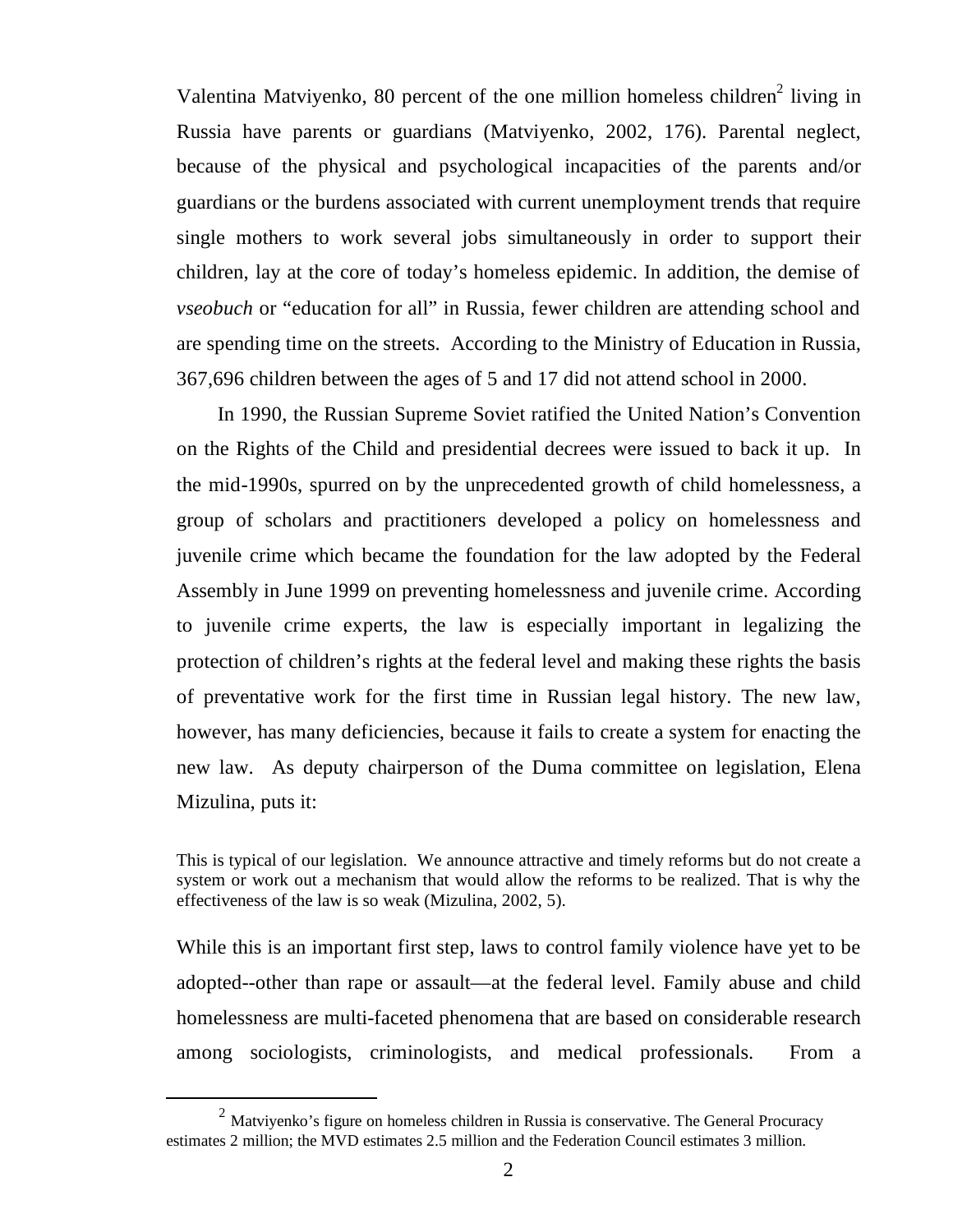criminological perspective, we suggest that child homelessness is related to the role of violence within the family. A child's exposure to domestic violence, whether leveled at the child directly or at other family members, may influence a child's decision to leave home and live on the street. However, it is extremely difficult to establish a direct link between these two phenomena, especially because violence in the family is usually concealed out of shame. We can only skim the surface of the problem by examining the statistics in the Ministry of Internal Affairs (MVD) reports of cruelty towards children or cases whereby the health and well-being of children were violated to various degrees. This includes cases of murder, where the victims are the children and the perpetrators are their parents (natural or adoptive) or legal guardians. Another reason that linkages are hard to establish is that children and youth are not emotionally mature enough to differentiate between appropriate and inappropriate behavior. Because they do not know their elementary rights or how to seek protection, in many cases children view neglectful and even criminal behavior as "normal."

## **Definitions/Terminology**

In order to discuss the linkages between abuse and homelessness, it is imperative to provide definitions of the phenomena under discussion, taking account of both the Russian and western contexts and usages.

#### *What is a child?*

For the purposes of this research, we use the common understanding (in Russian civil law and American jurisprudence) of a child (also referred to as "youth" or "minor") as a person who has not reached 18 years of age. In most cases, we will refer to a child as a victim of abuse; however, in instances where we discuss a juvenile *offender*, a child is defined as a person between the ages of 14-18. In Russia, a child can be held responsible for committing a crime only if she/he is 14 years of age or older. In the United Stated, the age of criminal responsibility varies from state to state and on the nature of a given case (especially murder). There

3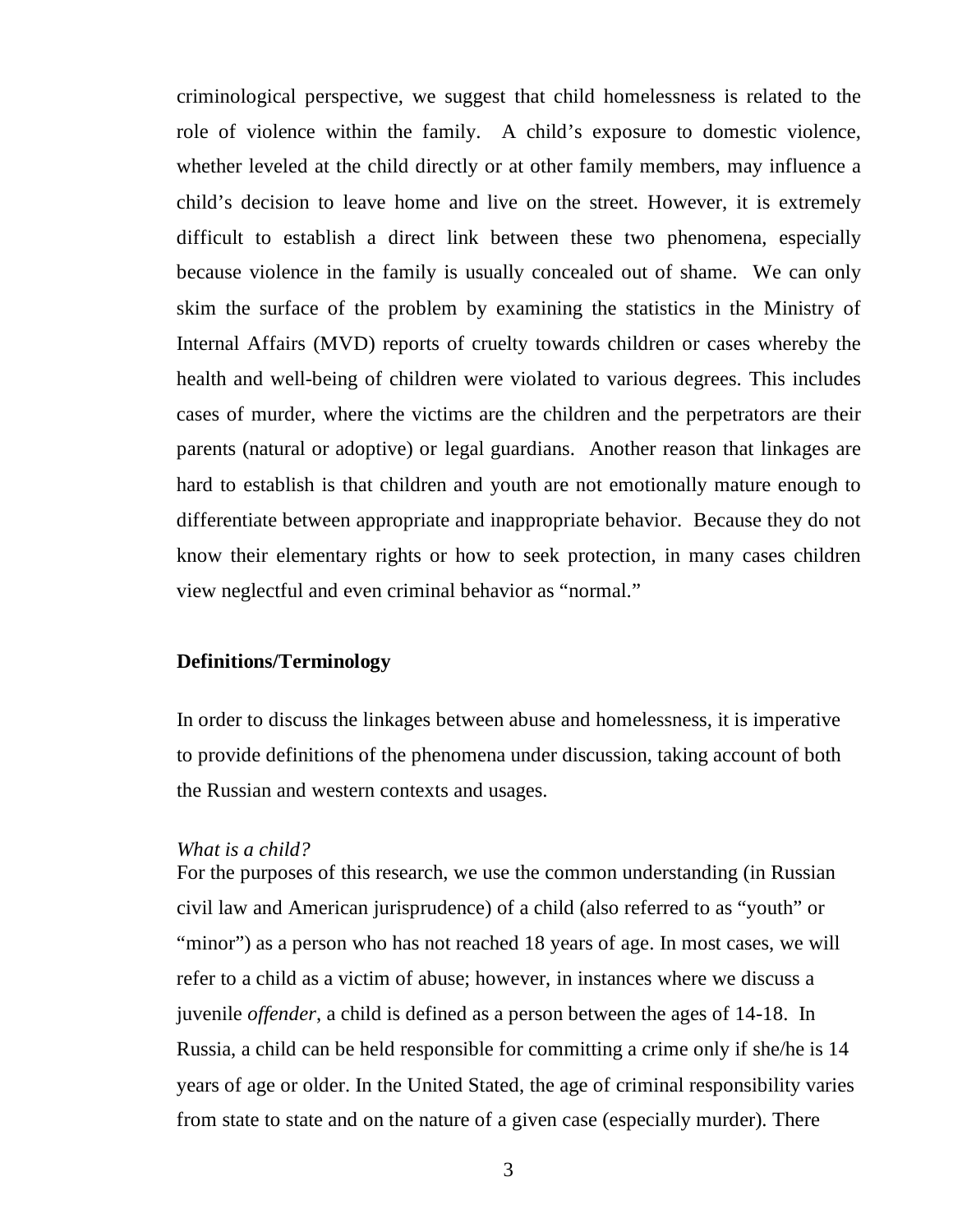have been instances where children as young as seven years have been held responsible for their crimes.

#### *Domestic violence*

The term "domestic violence" or "domestic abuse" in the West is often used to describe abuse inflicted by or against one's spouse or intimate partner and does not usually connote abuse of children or minors. Family violence in the legal sense has broader application in that it covers not only spousal abuse, but abuse between parents and children as well. It also refers to situations in which children witness violence between their parents (Pathfinder on Domestic Violence, 2000, 14). In Russian literature, domestic abuse (*domashnee nasiliye*)— draws on its very root— "home" (*dom*). However, this choice of wording is also problematic as it connotes a narrow view of the problem— confining it to behavior within the home, when such abuse can occur in other locations. Although both terms, domestic and family, indicate familial or relational ties among family members, it is also important to have a broad understanding of the term "family member" because in many cases children reside with persons who are not blood relatives. "Child abuse" is clearly a strong candidate for use in this work, but we want to recognize that the abuse, especially psychological, can result from children witnessing violence between other family members that may not be directed at the child. Therefore, for the purposes of this paper, we will employ the term "family abuse" in order to have a broader understanding of the problem than that associated with child abuse and domestic violence. Abusive behavior against children and youth should be understood as action or threat of action that is characterized by physical, psychological, sexual or emotional abuse against a victim affecting her/his life, health, or sexuality that violates criminal law. In the broadest sense, abuse can be defined as behavior that causes harm to others and limits free choice— "usurps free will" (Gilinsky, 2002). From the perspective of criminal law and criminology, the term "family abuse" with respect to minors can be broken down into at least four forms (Ugolovnoye pravo, 1998, 96):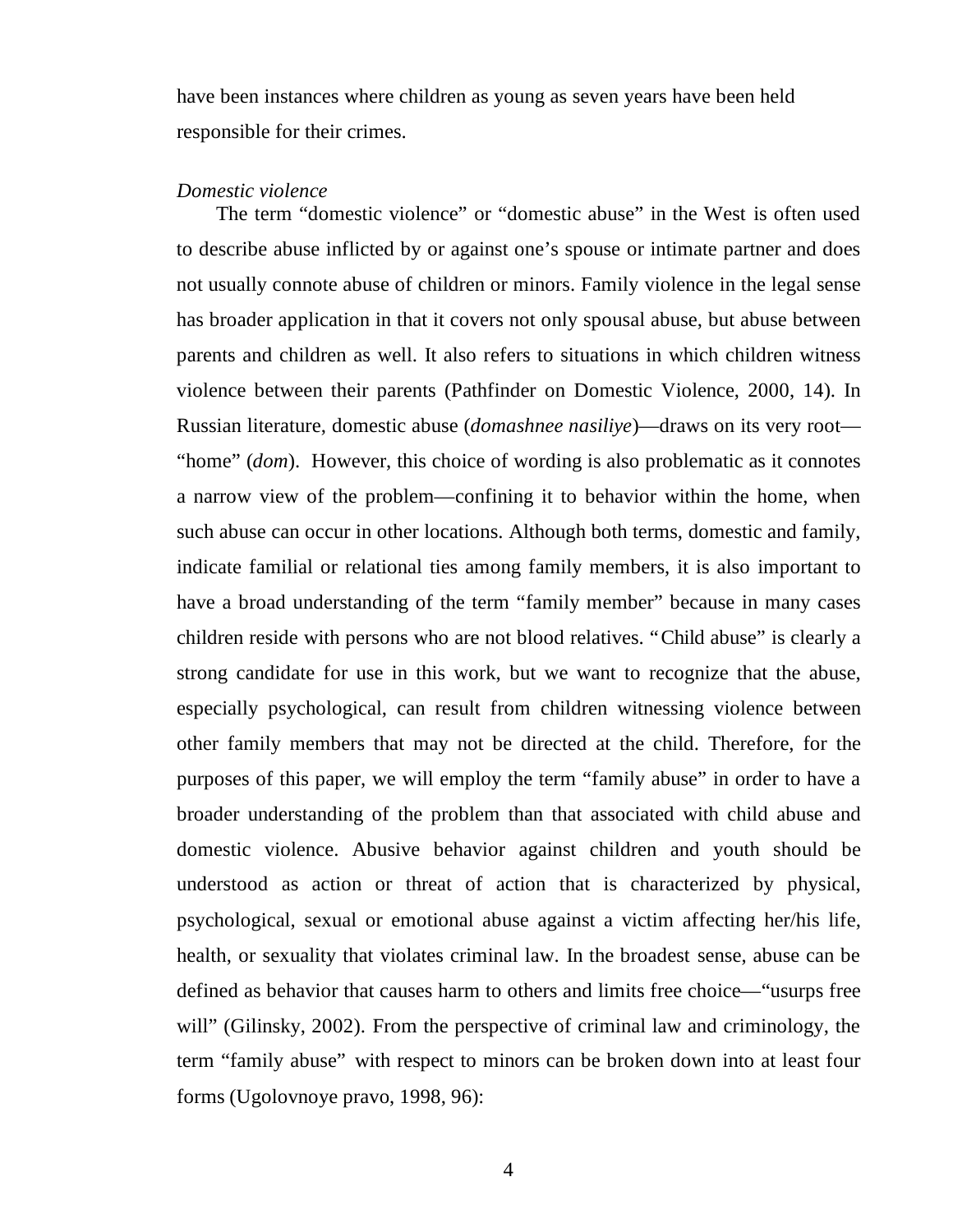- 1) Physical abuse: actions against a minor that cause physical pain and suffering
- 2) Psychological abuse: actions against a minor that cause psychological suffering or a high degree of psychic tension
- 3) Sexual abuse: violation of a minor's sexual inviolability, accompanied by physical and/or psychological suffering.
- 4) Emotional abuse: actions against a minor that cause emotional stress.

## *Physical Abuse*

Although the idea of physical violence may seem straightforward, it is multifaceted and complex. How do we classify spankings, slapping and other forms of corporal punishment— actions that combine elements of both physical and psychological abuse? Although the child may accept this as the norm, she may also experience considerable stress, because corporal punishment is a serious humiliation. Periodic spankings can be a source of maladjustment. Corporal punishment is always a form degradation and it not only contributes to a child's fear, but teaches a child improper behavior toward others.

### *Psychological Abuse*

Psychological abuse takes two forms: verbal and nonverbal. Verbal abuse involves threatening statements, humiliation, degradation, and so on. Nonverbal abuse involves threatening actions such as the perpetrator threatening the child with a knife and often becomes a combination of physical and psychological abuse. The psychological literature describes child abuse as a type of child-rearing called in Russian "hedgehog gloves" (y*ezhovyie rukavitsy*). An extreme example of this type is raising a child in an environment devoid of compassion and respect. Rather the environment is one of heated aggression filled with hatred and sadistic relations, as well as the regular infliction of physical force and/or denial of food and water for several days at a time. The psychological profile and social status of the child are important. Because children are dependent on their parents materially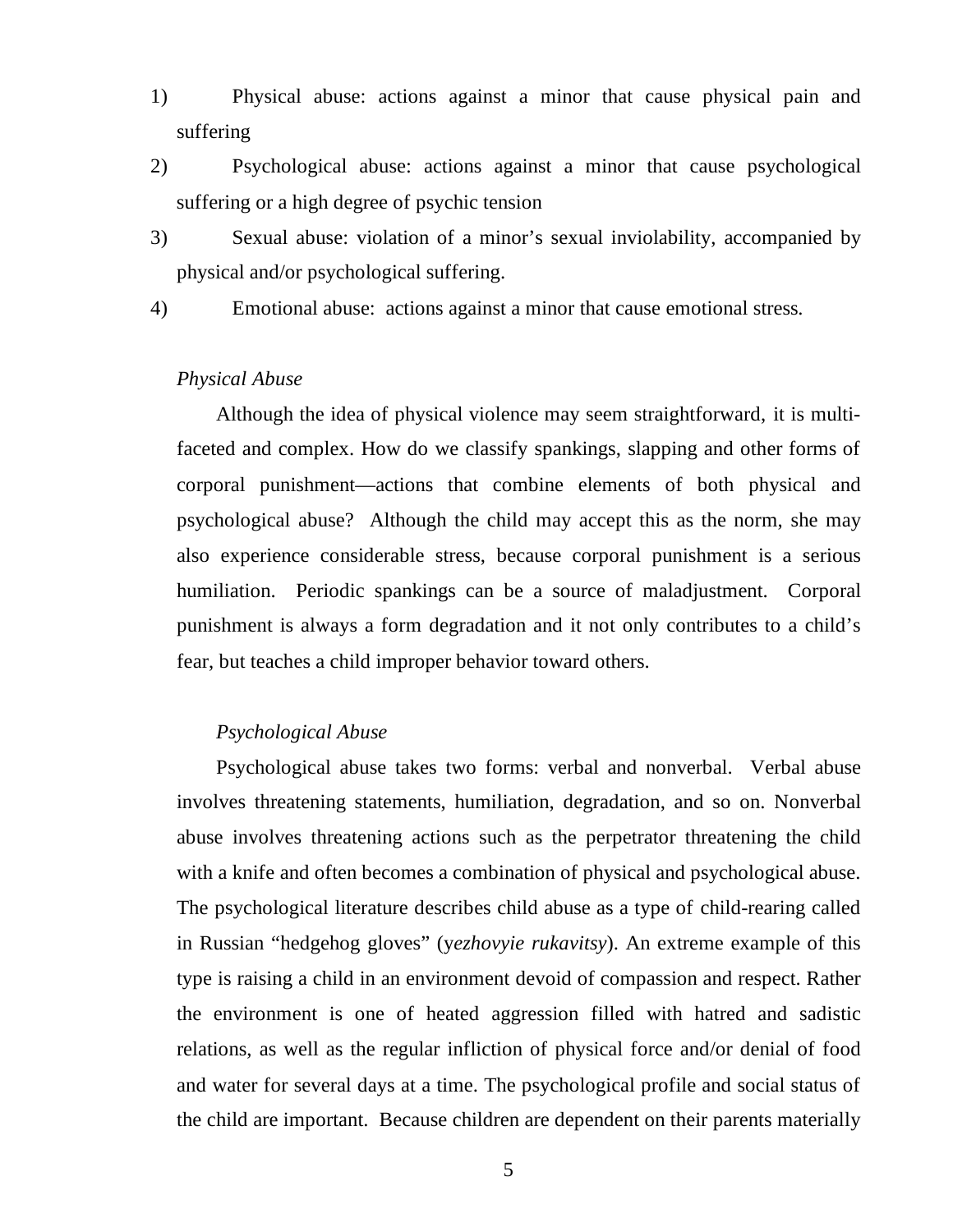and psychologically, they do not complain about abuse but rather prefer to leave home. The fact that they are unaware of their elementary rights complicates the situation. Moreover, mother-child ties are very important to boys and girls, therefore it is not surprising that any kind treatment by strangers nonetheless draws the child closer to the mother, regardless of how poorly she acts and how indifferently she relates to her child.

## *Emotional Abuse*

Closely related to psychological abuse is emotional abuse. The child is not critical of her parents, because that is all she knows. The child develops a stereotype of parental behavior. She may feel sorry for her mother because she loves her. In this kind of contradictory situation, a child may become afflicted with post-traumatic stress. Emotional abuse can affect the health and psychological state of the victim just as much as physical abuse does.

### *Cruel, Degrading and Inhumane Treatment*

The concept of cruelty against children varies among cultures and societies. The "Declaration on neglect of parental duty and maltreatment of children" adopted at the 36<sup>th</sup> World Medical Assembly in Singapore, in 1984, related "maltreatment" to physical, sexual or emotional cruelty as well as negligence of parental duty---inability or failure of parents or guardians to provide for the child's basic needs and adequate level of care. "Neglect" is defined as failure to fulfill responsibilities such as ensuring that the child is fed properly, clothed, given medical check-ups and treatment and protected from actions that threaten the child's physical and psychological well-being.

Today, specialists speak of a "syndrome" of child maltreatment in the family because the instances of physical abuse are not isolated, but are unrelenting. In fact, it has almost become a trend that is manifested in various ways— including physical and/or sexual abuse, neglect of child-rearing obligations and maltreatment in the form of emotional abuse.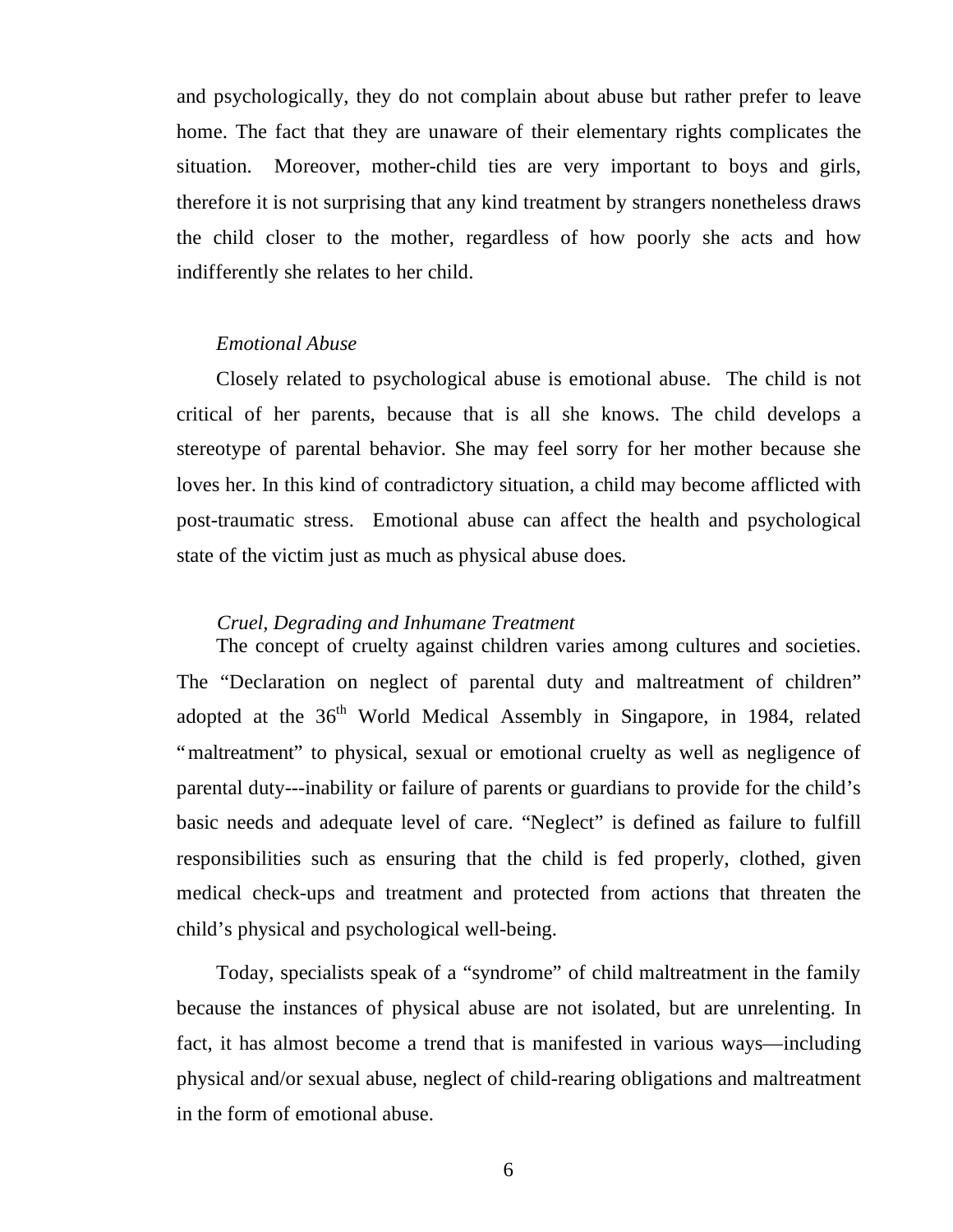## *Families of Misfortune/State of the Family*

The contemporary family--as an important microcosm of society, charged with performing child-raising functions--is faced with an assortment of problems. In many cases, families are run and children are raised by single parents or other relatives— such as the grandmother. In many cases, this is accompanied by amoral parental or guardian behavior and psychological dysfunction in the family. These are the most commonplace forms of family misfortune. The pathology of family relations, first of all, affects various aspects of deviation in a child's behavior. Homelessness, crime, and drug addiction all have one thing in common: social maladjustment, the roots of which are found often in the problems of the family. A socially maladjusted child or youth is a victim whose rights to full development and self-realization in society have been severely violated. When a child becomes a law breaker, she is, in essence, signaling the society that her own rights have been violated.

The pervasiveness of poverty in Russia requires many parents to work two or three jobs simultaneously, allowing them little time to spend with their children and to monitor their behavior properly. Separated, single parents, because of the stress, anxiety or depression, tend to be rude and aggressive, and often become a direct source of violence against their own children. A 2002 analysis of household budgets shows that families with children comprised almost 59 percent of all families with per capita household incomes lower than the subsistence minimum. Extremely poor families with resources lower than the subsistence minimum by a factor of two made up 70 percent (KDN, 2002, 3).

The number of parents and guardians who fail to fulfill or unreliably fulfill their child-rearing responsibilities continues to grow, according to reports of police (MVD) agencies. In 1996 the internal affairs agencies of the Russian Federation investigated 182,700 parents who failed to fulfill their responsibilities; the number had increased to 280,700 in 2002 (KDN, 2002). Each year the number of abandoned children grows**—** in 2000, there were 123 thousand. The number of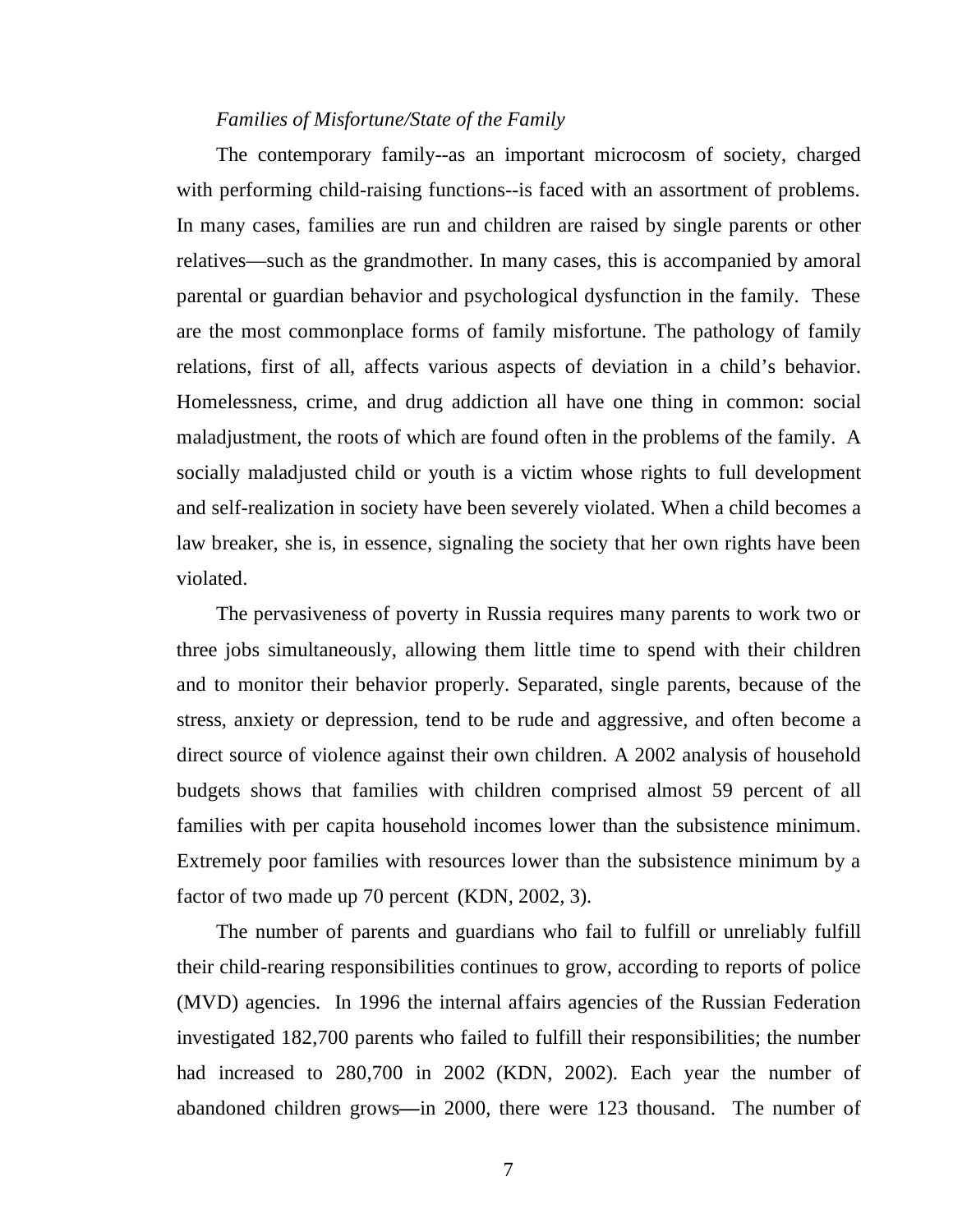court actions/prosecutions involving the revocation of parental rights also increased from 19,800 in 1998 to 43,100 in 2002**.**

#### *Homelessness*

Child homelessness is defined in Russia in two ways. First, the homeless or neglected youth (*beznadzornyi*) who is a minor whose parents or legal guardians fail to fulfill or reliably fulfill their child-rearing responsibilities and therefore there is no control over the child's behavior. *Bezprizornyi*— a more commonly used term in Russia— is a *beznadzornyi* who lacks a place of residence. This usually refers to orphans and in some instances to children who have no place to sleep (Federal'nyi zakon, 1999, 8). For the purposes of this paper, we will employ the term "homelessness" to refer to both Russian terms whether or not the child has a home or a bed.

## **Research Trends and Criminal Cases**

In the last decade, sociologists and psychologists have begun to focus more attention on the problem of abuse, and in particular, abuse of the least protected member of society—the child. Theoretical elaborations of the concept of family abuse and its manifestations have reached a rather sophisticated level. Now the phenomenon is researched within the frameworks of several disciplines, including psychology, sociology, medicine, and criminal law. Although intentional or premeditated violence against children may be hard to fathom, it is a serious and growing problem. Sociological research underscores the fact every year millions of minors are subjected to abuse by family members.

Establishing a direct link between family abuse and homelessness is difficult, because the abuse is hidden within and confined to the family. We can only scratch the surface of the problem by examining the cases of cruel treatment of children reflected in the MVD reports or cases of heinous crimes, such as murder and torture, wherein the victims are children and the perpetrators are either their parents or guardians. Such behavior is accepted by children as normal because they are not aware of other forms of treatment by their family members. Medical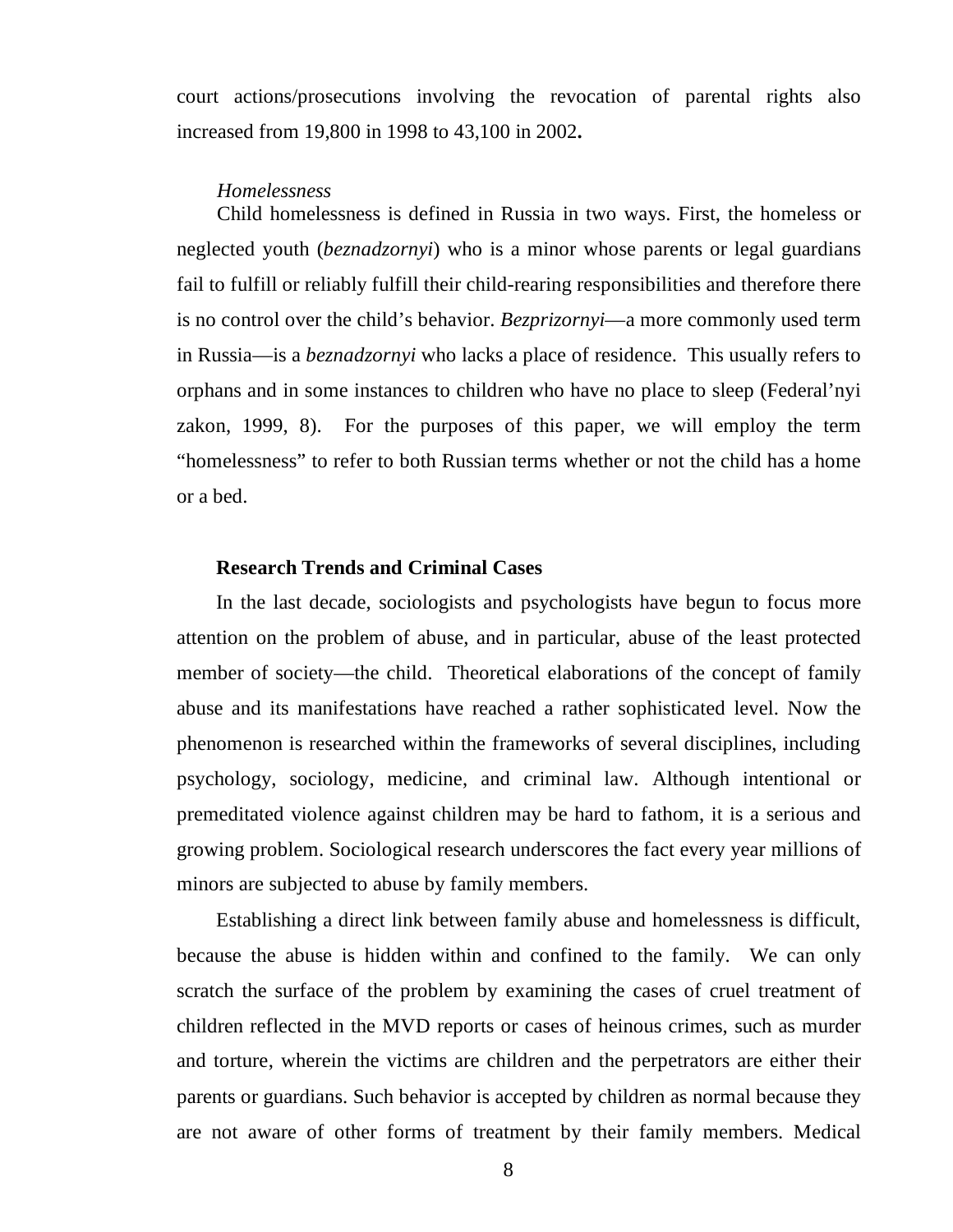records indicate that children often enter the hospital with signs of severe physical abuse. For example, traces of torture and mutilation are found on their bodies, as well as evidence that they were nearly starved to death (Volkova, 1996, 140). An example of such abuse was reported by the PDN,  $OVD<sup>3</sup>$  or units within the MVD agencies that deal with youth, in April 2003. For the purposes of confidentiality, we will call this boy "Demyan."

*A thirteen-year old boy named Demyan missed school several times a week. His mother, a doctor by profession, told her son's teacher that when he takes a long walk and comes home, he then goes to school. After being away for a longer time than normal and missing numerous school days, Demyan finally showed up. He was very tense, appeared sick, and lost consciousness during class. The medical authorities uncovered several bruises and abrasions on the child's body. The boy stated that his mother beat him with a stick because he took 500 rubles from her. He left home. Such conflicts with the mother, combined with beating, happened frequently and drove the child to the streets.*

## **Profile of an Abused, Homeless Child**

 $\overline{a}$ 

Nearly 80 percent of the children requiring social services use alcohol, toxicants, narcotics and cigarettes. Many of them have already broken the law and the majority of others are potential law-breakers. (Sotsial'naya rabota, 2000). Parents who force their children to beg on a regular basis essentially groom them to become homeless juvenile offenders whether they realize it or not. The child is on the street, as a rule, for a long period of time and his territory changes and expands over time. The majority of children who beg are very young, six to ten years of age. After learning to get money "the easy way," with age the child expands his sphere of activity and territory and adapts to this lifestyle. Having learned how to survive, children are reluctant or refuse to go to a shelter or other

<sup>&</sup>lt;sup>3</sup> PDN, OVD in Russian stands for podrazdeleniye po delam nesovershennoleynykh pravonarushitley, organy vnutrennykh del— units dealing with juvenile offenders. Formerly, this unit was known as PPPN podrazdeleniye po profilaktike nesovershennykh pravonarushitelei.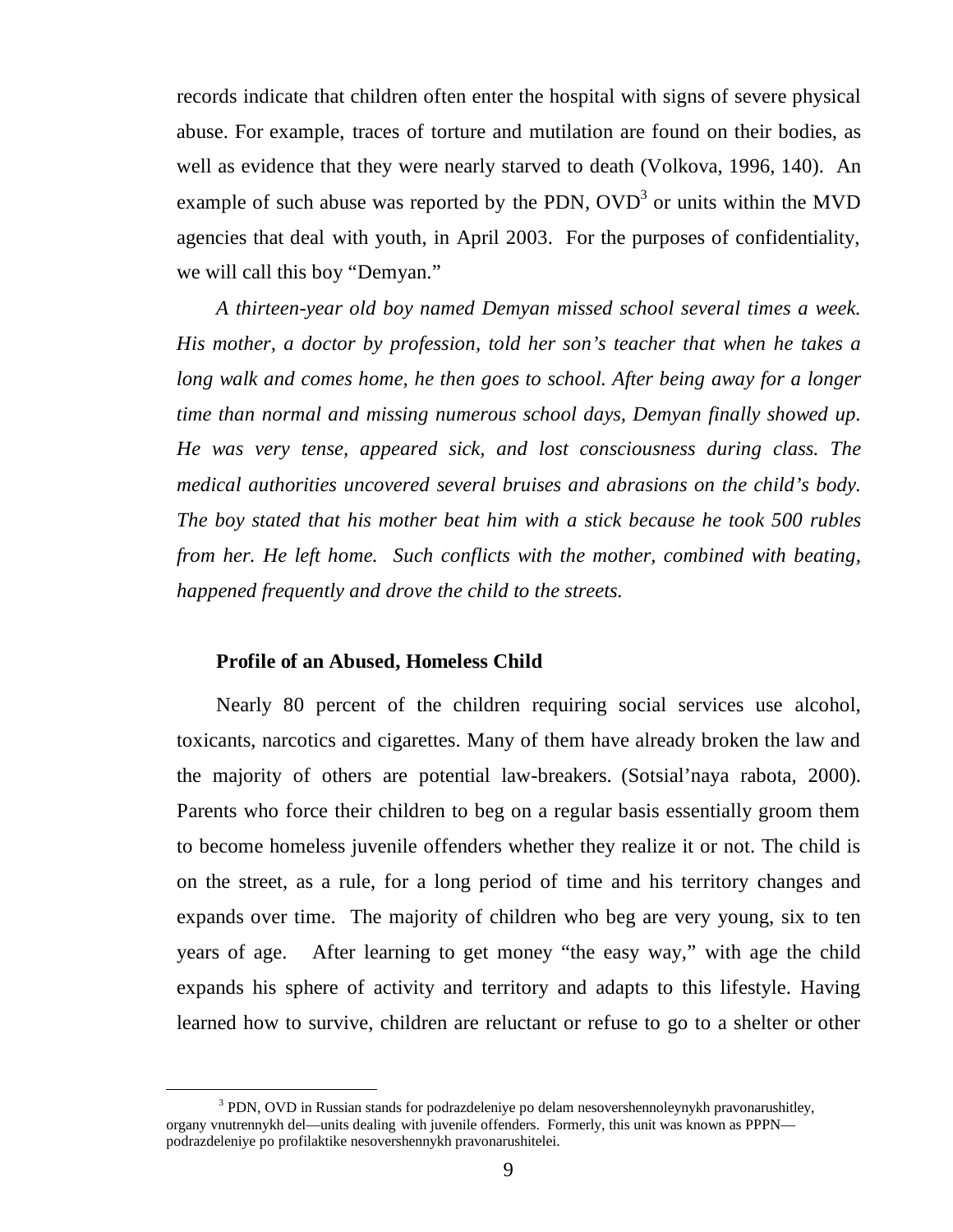institution because they know that their freedom will be curtailed. They are used to doing what they want, when they want, and those habits are hard to change.

#### **Methodology and Findings**

A multi-faceted methodology was used to determine the degree and mechanisms of the influence of family violence on child homelessness. Sociological research tools, such as surveys of those working within the PDN, OVD with children of potential or previous vulnerability or "weakened social immunity" to homelessness were used. In addition, criminal court cases of abusive behavior against minors and criminal cases of crimes committed by abused minors revealed that they were subjected to cruel treatment for a long period of time. Court-appointed psychiatric experts examined the victims and juvenile offenders and their reports provided valuable insight into the children's psychological profiles. Finally, there was an analysis of special operations where investigators entered homes of persons suspected of neglect of parental child-rearing practices.

### *Surveys*

Thirty respondents of the surveys were PDN staff workers within the regional Administration of Internal Affairs and local MVD agencies responsible for preventing homelessness. They were asked about the links between family abuse and homelessness and how this is illustrated in their special raids and operations, their study of children who willingly leave home regularly and are homeless. In addition, psychologists and staff workers at special, closed schools for juvenile offenders in Irkutsk were polled about the ties between abuse and homelessness and about the features of their families.

The connection between family violence and child homelessness is illustrated in a survey of respondents who worked at special closed schools for juvenile offenders (*TsVINPy or Tsentry vremennoy izolatsy nesovershennykh pravonarushiteli*). They survey shows that almost 90 percent of the youth

10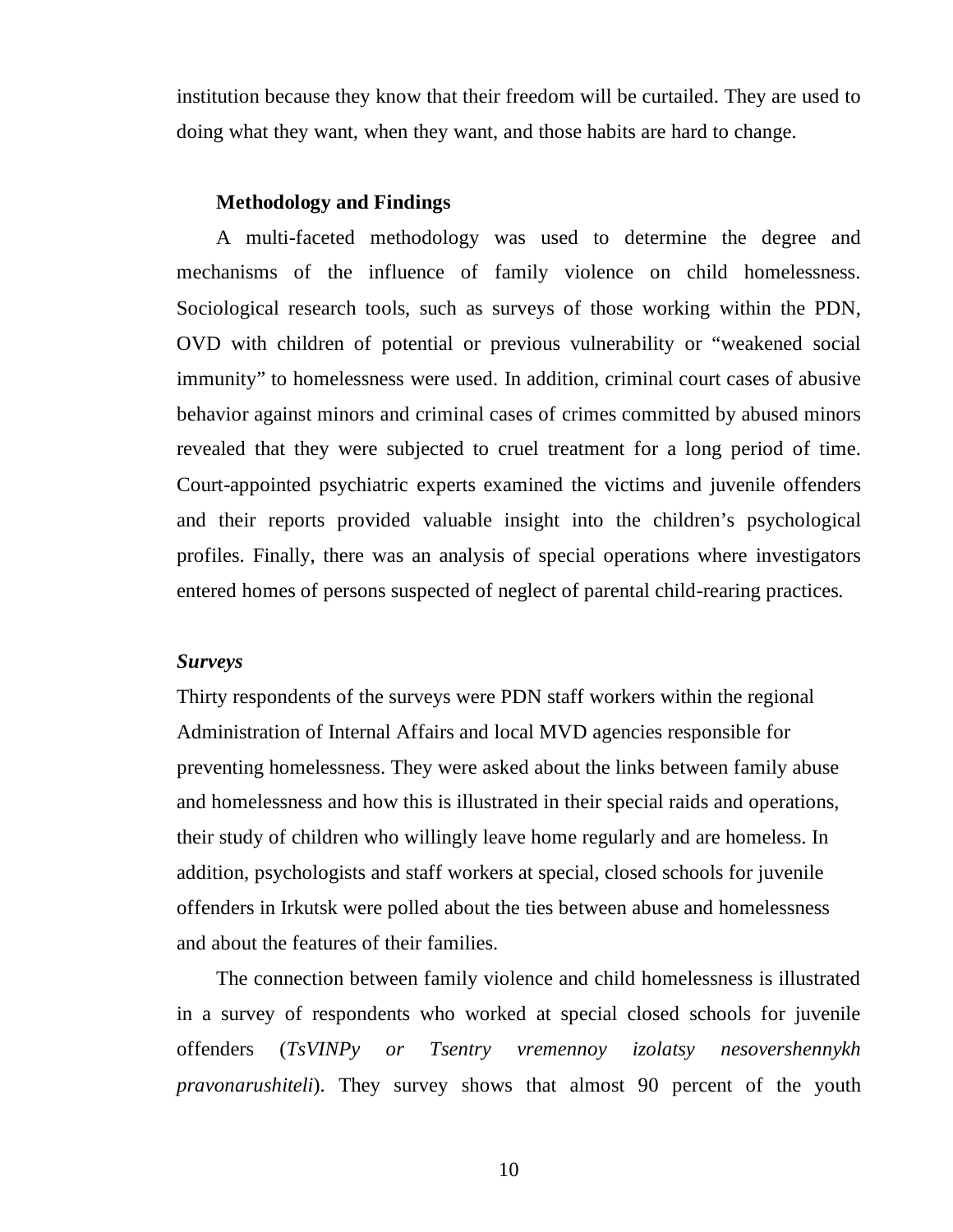experienced violence against them by their close relatives and that running away from home in protest against physical abuse was a regular occurrence.

 The youth spoke boldly about the relationship with their parents, often calling their mother "good" and "kind" in situations where the reality was completely different. Children of eight to nine years spoke about physical abuse whereas older children tended to speak about psychological violence, such as threat of beating, threat of being thrown out on the street, beaten up and isolated if some request of the parent or guardian were not fulfilled. Very little was said about sexual abuse, but this cannot be excluded.

### *Court-Appointed Psychiatric Expertise and Criminal Cases*

One of the most reliable and convincing methods of determining the impact of abuse on the child is the study of reports prepared by court-appointed psychiatric experts. The psychiatric reports on juvenile criminals analyzed were those of closed criminal court cases in the city of Irkutsk and Irkutsk oblast between 1997 and 2002. They represent solidly-based, comprehensive research because they include the mandatory participation of psychologists and contain rather thorough analyses of the children's pubescent development, family characteristics, and relationships within the family. The research focused on youth offenders in Irkutsk City and Irkutsk Oblast who had adapted very poorly socially and, most important, had used psychotropic substances: narcotics, toxicants such as sniffing glue, inhaling poisonous gas fumes, and drinking alcohol. Thirty percent developed dependence on narcotics or toxicants. The other control group of 90 percent of the youth suffered from chronic alcoholism.

## *Special Operations/Raids*

One measure of the extent of homelessness is the number of children uncovered by the MVD units during their special operations to establish the identity and whereabouts of missing children, as well as those in social shelters or orphanages in Irkutsk Oblast. Their regularly conducted operations to prevent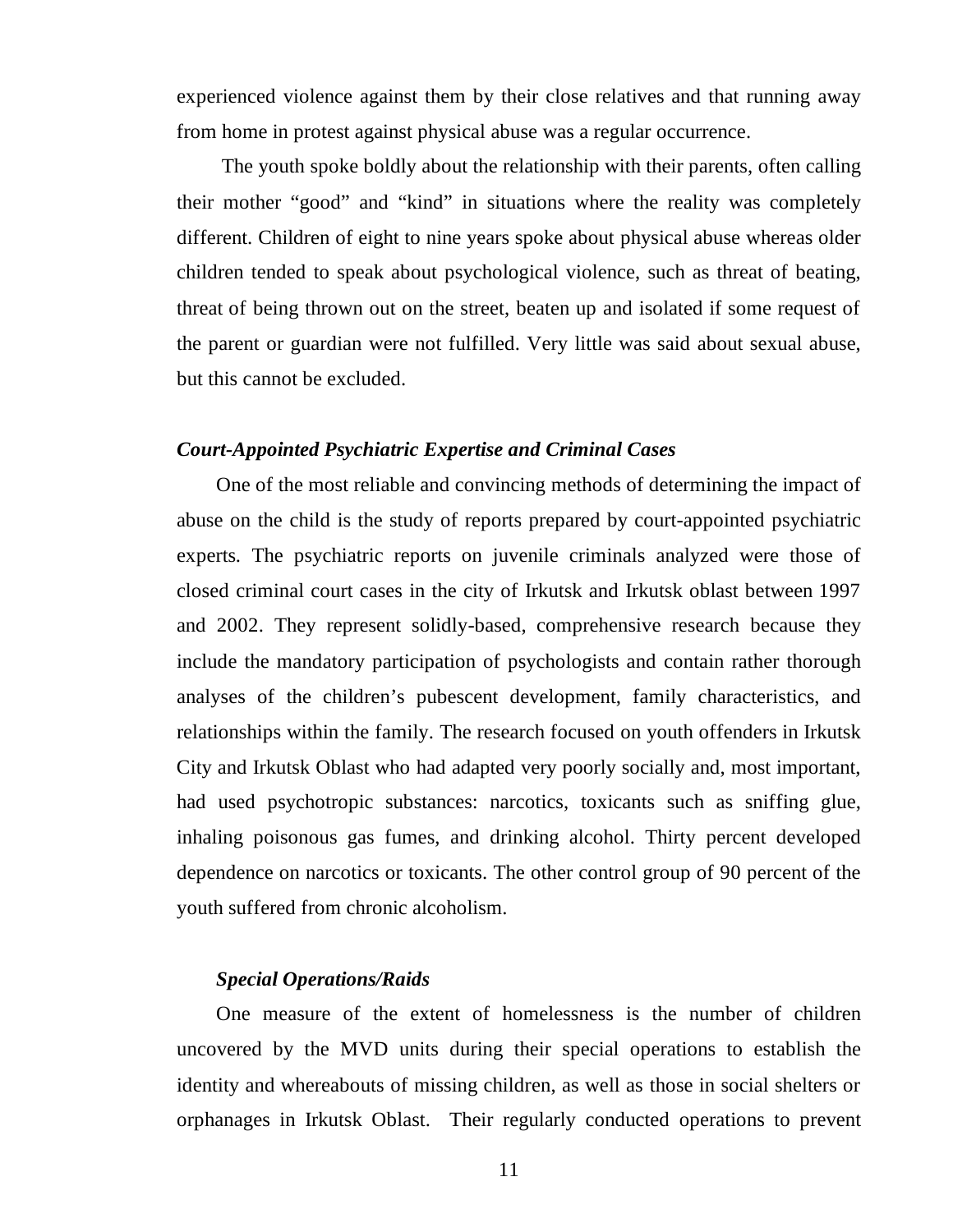homelessness--such as "Brodyaga" and "Besprizornik"--illustrate, first, that homeless children can be divided into three basic categories: children who are always on the street (usually more than one-two months); children who are periodically on the street (usually when parents are intoxicated, when conflicts with parents or legal guardians arise, or after a beating.) The third category applies to those minors who regularly go home for sleep, but all other needs are met on the street.

An analysis of these law enforcement reports reveal that 30 percent of the children leave home because of regular abuse by parents, 30 percent suffer from what specialists call "Wandering Syndrome," and the remaining 40 percent suffer from a variety of other family dysfunctions and other problems. However, the results of these operations reveal only the tip of the iceberg. In order to render an accurate accounting of the scale and scope of homeless children and dysfunctional families, ongoing, frequent investigations are needed.

The data of the MVD youth affairs units of Irkutsk Oblast indicate that the number of criminal cases opened on the basis of article 156— "Failure to Rear" Children Responsibly" grew steadily between 1997 and 2000 and then began to taper off. (Ugolovnyi Kodeks, 1996, 5). In 1997, 49 cases were opened, in 1998 there were 88 cases, and in 1999-77. By 2000, the number of such cases declined by 10-12 percent, which corresponds with the general tendency of fewer crimes being reported and registered than actually occurred.

How did this happen? Why do the statistics reveal only a few instances of parents being held accountable for these crimes when family abuse is so widespread? There are several explanations.

It is important to note that a serious preventive mechanism for law enforcement work/investigation in this area is hindered by a shortage of special services, absence of a single coordinated system of exposing these facts or proof and means of bringing the guilty parties to account for their crimes of neglecting parental responsibilities in child rearing, particularly if such actions are combined with cruel treatment of their children. Law enforcement agencies note the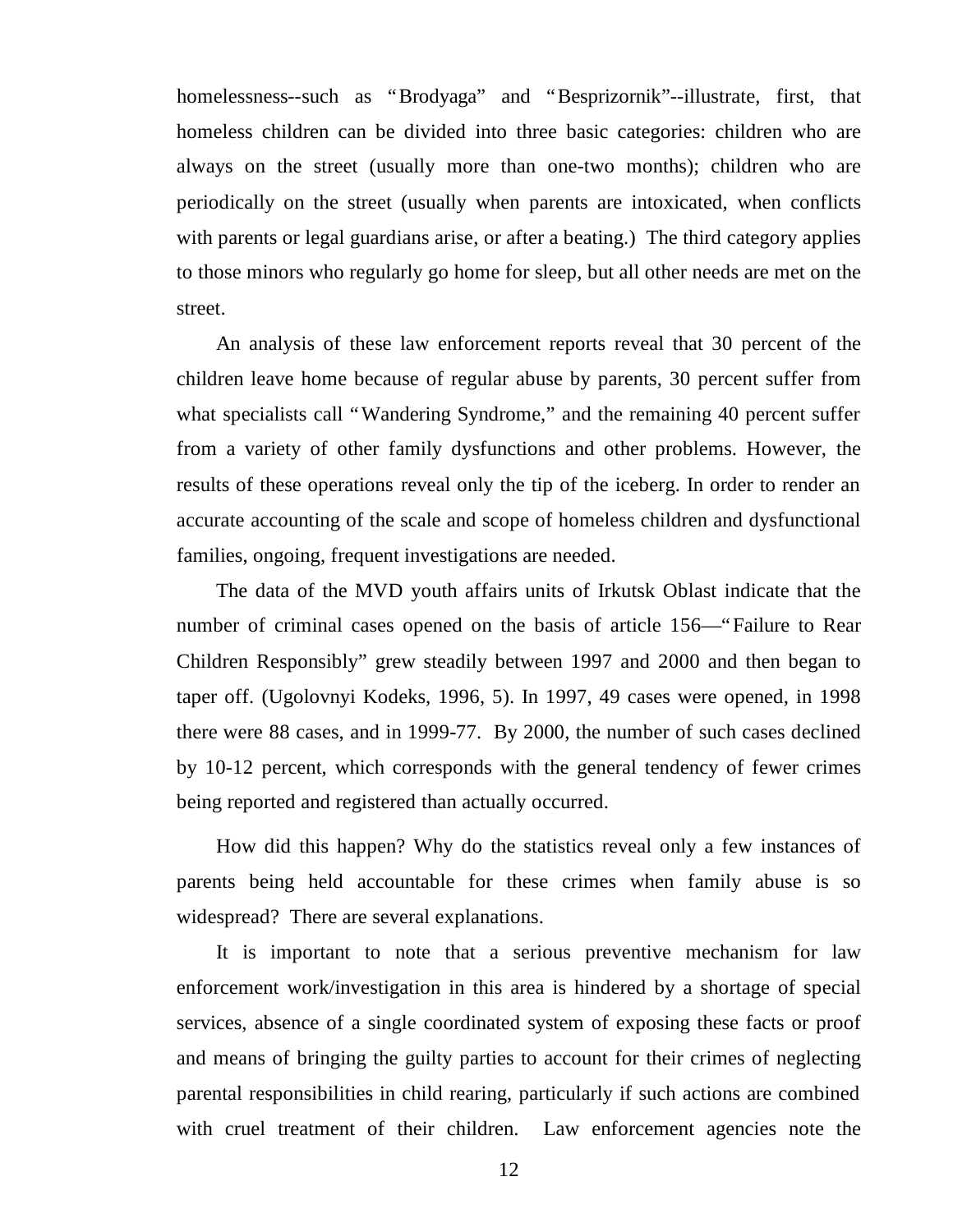difficulties of collecting evidence that could help them solve crimes and bring the members of a family to court for failing to fulfill or fulfill properly their child rearing responsibilities.

## **Research Findings**

In nearly 90 percent of the cases examined in Irkutsk city and oblast, there was evidence of a link between family abuse and the child's decision to leave home. An elaboration of this general finding is illustrated in the following:

- ? Abuse against 14- and 15 year-old minors usually went on for several months, especially against minors between the ages of 16 and 17 who sometimes experienced such abuse for three to five years. Nearly 90 percent of the minors were physically abused, 88 percent were psychologically abused (including 72 percent who were subject to both forms of abuse) and 4 percent were subjected to sexual abuse.
- ? Criminal abuse against children fell out in the following way: complete families: 9 percent; families in which the mother or father is replaced by a father in law or mother in law 68 percent; in "incomplete" families 23 percent (20 percent in cases where there is no mother and 3 percent in cases with no father).
- ? Sexual crimes against children usually are committed by parents or guardians. Statistics reveal that such crimes are much more frequent in families where there are step-parents, or in single-parent families than they are in "whole" families. For example, only 9 percent of the crimes were committed in "whole" families, whereas 68 percent of the crimes are committed in families in which the mother or the father is replaced with a stepfather or stepmother.
- ? According to law enforcement practitioners, many crimes are uncovered by accident— usually when the victim becomes pregnant or after a victim has been harmed or murdered. Because they are ashamed, it is very rare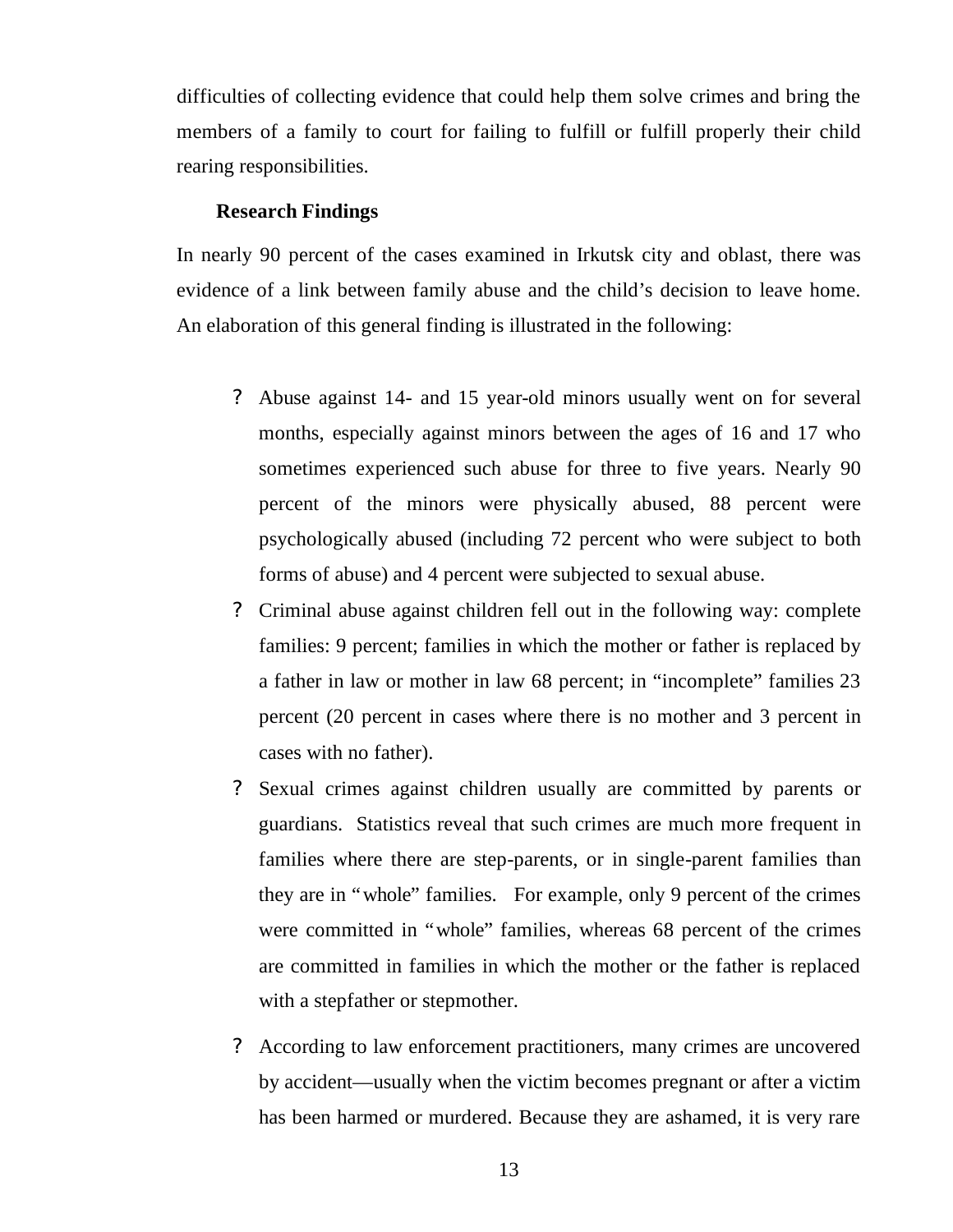for minors to reveal that they have been sexually abused by a father, stepfather, or uncle. In Germany, for example, the correlation of documented cases of family sexual abuse against minors and the number exposed varies as dramatically as 17:1 or 20:1 (Kriminologiya, 1998, 165). Physical abuse of minors by family members in the form of beatings occurs in 64 percent of the cases and the denial of food, water, and heat occurs in 8 percent of the cases.

- ? Tying down, confinement to a dark place, restriction of movement and other methods are characteristic, according to the author's data, in 4 percent of the cases. (Revin, 1996, 21)
- ? There are also cases whereby children witness family violence particularly the beating of wives by their husbands. Children, in some cases, may grow to accept this behavior as normal and this may lead to family violence being perpetuated over time.

According to our research, 50 percent of the abuse cases were related to alcoholism. It is important to underscore that the misuse of alcohol alone on the part of the parents is not the main reason why a child leaves home, but rather the consequences of the drinking: neglect of their parental responsibilities, poor behavior, inability to hold down jobs and material shortages (poverty). Most of the youth respondents said that they left home due to fear of beating, not wanting to live with step parents, quarrels with parents or quarrels between their parents, parents' threats to make them leave home, hunger, and harassment.

In families of single mothers, alcoholism is less pervasive and was encountered in 40 percent of the cases. In full families alcoholism was encountered in more than 70 percent of the cases and became the basic reason for the social maladjustment of the youth.

An example is found in a criminal case described below. For the purposes of confidentiality, we will call the boy Ivan.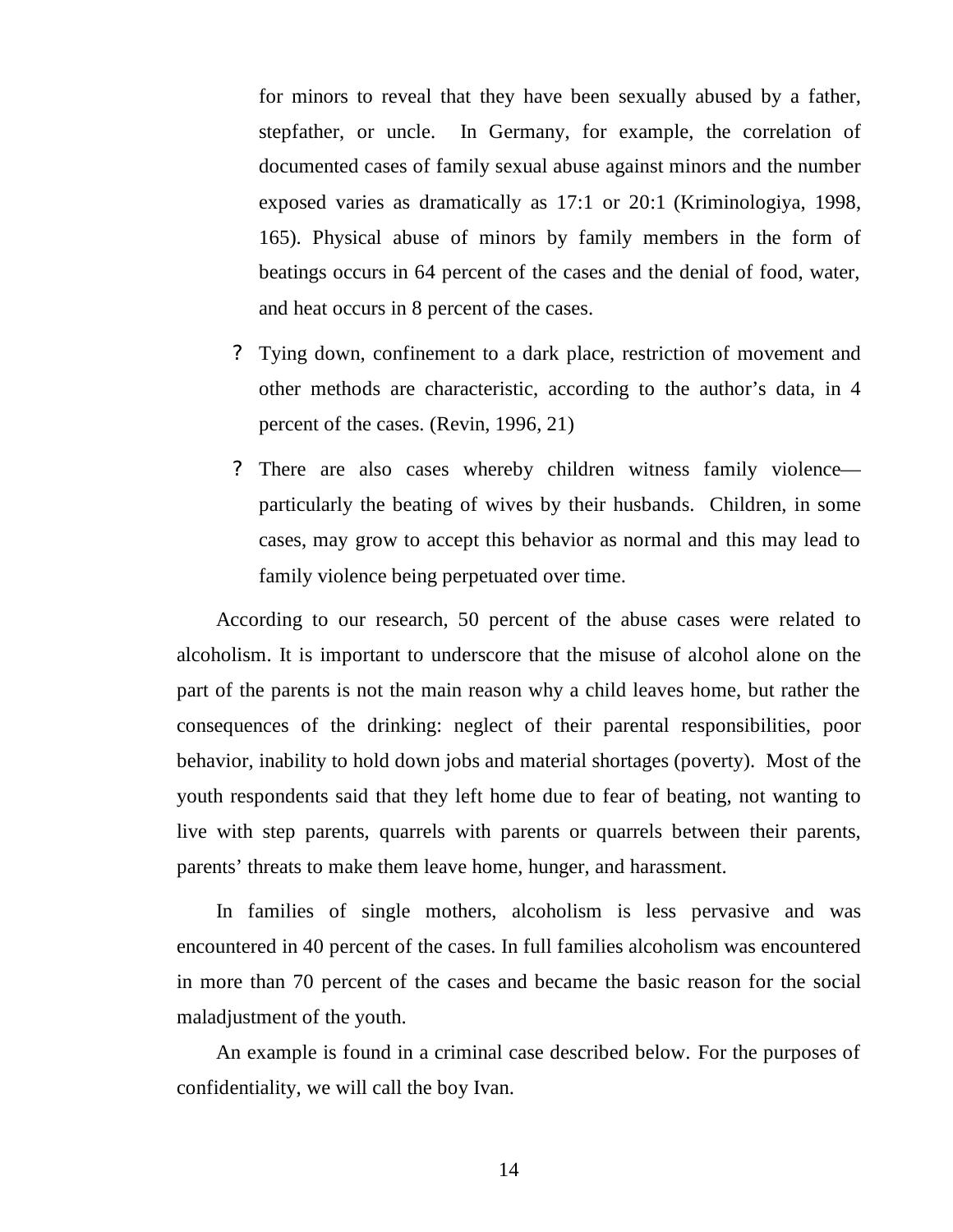*A young boy of 15 years named Ivan, suffering from addiction to toxins and held accountable for the cruel murder of his peer, came from a single-parent family consisting of his mother and his grandmother. The whereabouts of the biological father were unknown. Both the mother and grandmother drank hard liquor frequently and lived on the grandmother's pension. Ivan was essentially homeless, because there was no control over his behavior. A violated mechanism of social adaptation did not delay him from becoming an addict of toxins by the time he was fourteen.*

*According to the reports of the PDN he became a drug distributor. The youth's mother warned the Commission of Minors' Affairs (KDN). Yet the youth himself revealed in an interview that when he came home periodically, his mother was usually drunk. He reacted violently to her drunkenness and on one occasion took a stick and beat his sleeping mother and grandmother. His systematic absences from home and physical violence toward relatives were a form of protest against their alcoholism*.

In many cases the presence of a romantic partner, not related to the youth, worsens the situation. Frequently, the partners in these families experienced alcoholism and/or abused the children. In many instances, parental rights are revoked as a juridical fact, however in practice the child is not placed in a new home and stays at home periodically when the mother or father are sober—which is rare.

Approximately 15 percent of cases of maltreatment, which is especially acute in the families of single mothers, were tied to the psychological problems of the parents. In 13 percent, treatment was linked to the parent's irritation and desire to get rid of the child.

### **Conclusions**

This research confirms the existence of indirect links between family misfortune and various forms of asocial behavior in children. Analyses reveal that 70 percent of the families have some form of misfortune. In 40 percent of the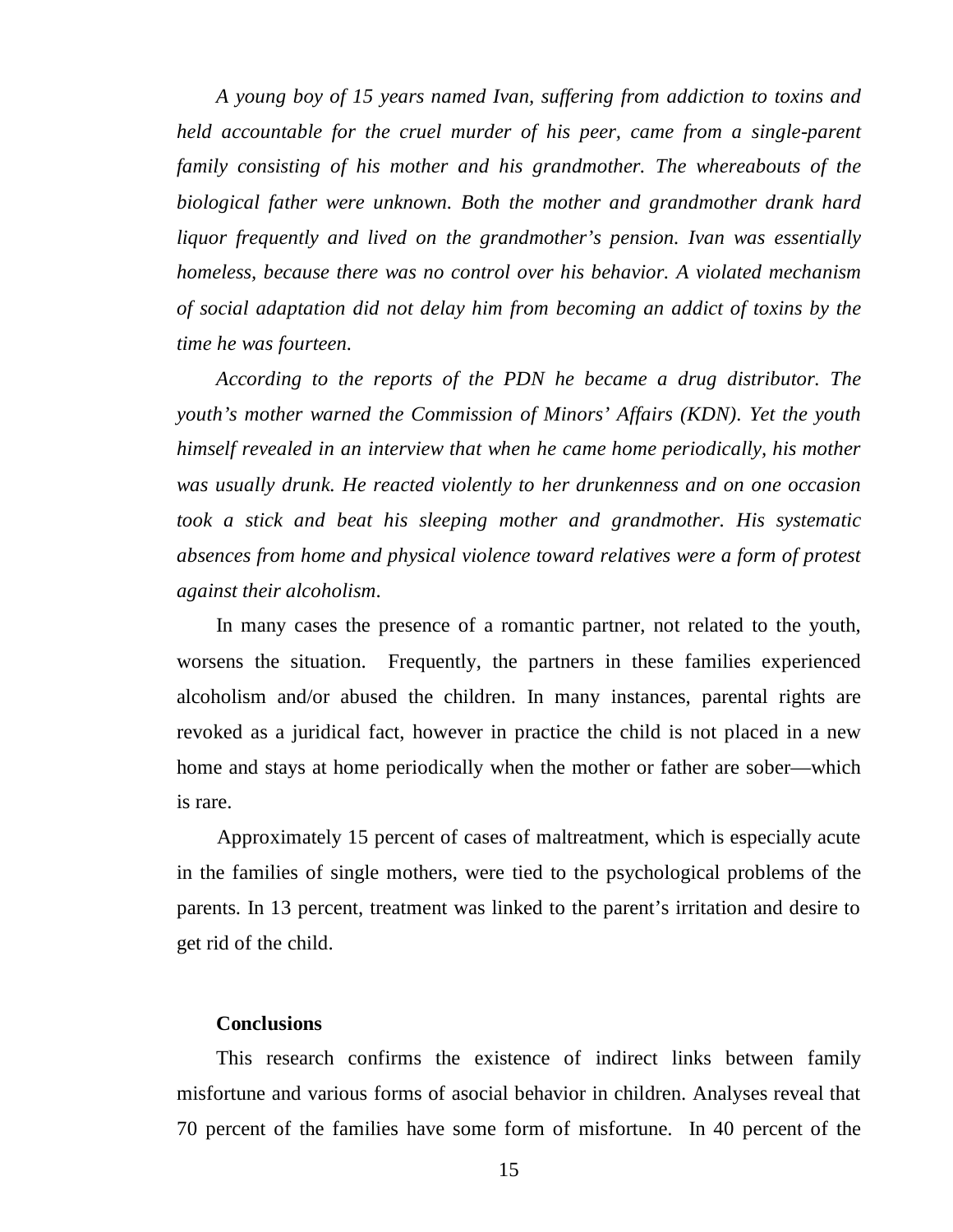cases, child offenders are homeless. Criminal records relating to actual cases of family abuse reveal that in 90 percent of the cases, there were linkages between abuse and the child's decision to leave home. While abuse, and especially sexual abuse is extremely difficult to document, research illustrates that one in every two persons convicted of assault or rape of a minor was either the natural father, stepfather, brother, grandfather or teacher of the victim (Nasilstvennaya prestupnost', 1997,115-116). Approximately 13 percent of the children living in shelters had suffered from incest and 10 percent behaved in a manner that suggested that they had been sexually abused in the past (Veklenko, Volkova, 1996, 72).

Family misfortune is more likely to occur in single-parent families— in most cases where the mother is supporting children alone. Family misfortune is also manifested in cases of inverted family functions, such as the grandmother raising the children, alcoholism of both parents (drug addiction was more rare) and in situations involving families with hidden psychological problems and poor intrafamily relations**.**

Many children, especially those of younger age, treat violent or abusive behavior by their parents as the norm. This is not unusual, if we consider the psychological profile of a youth who is only beginning to develop the capacity for concrete thoughts and automatically adapts to the patterns of behavior he/she observes in the family. Specialists have shown that in some instances, youth answer the question of family relationships to the effect that everything was good, but adding phrases such as "Mama sometimes beats me with a stick, if I don't listen."

President Vladimir Putin's commitment to child protection is difficult to measure. In 2002, he publicly allocated 3,189,000 rubles from Presidential Reserve Funds to the Ministry of Labor and Social Protection for social protection of children (RIA Novosti, 17.6.02). How the Ministry is implementing social protection of children is not clear. A major impediment to caring for children is the lack of clearly defined roles and authority. Several articles on dealing with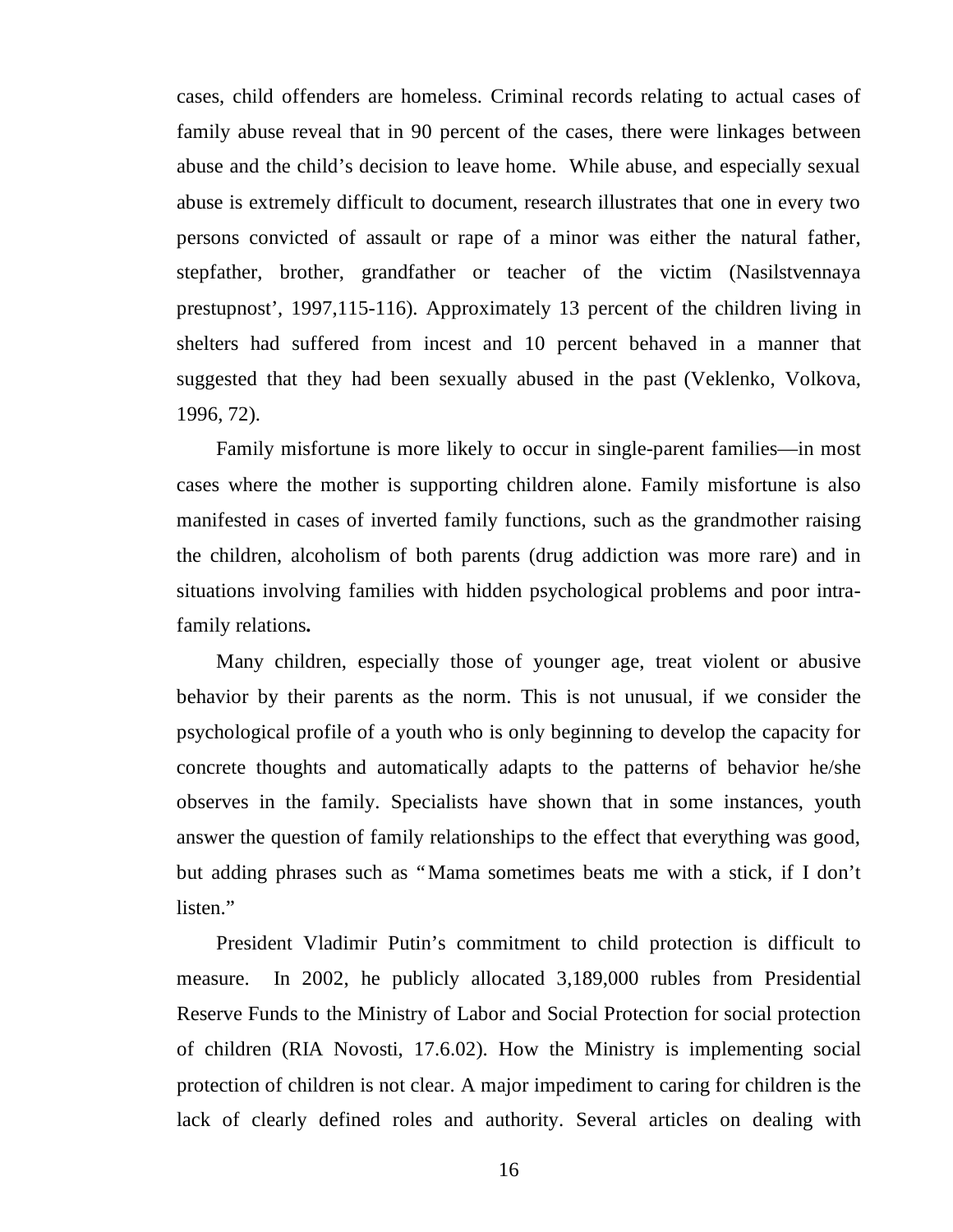homelessness, for example, have shown that the new law on combating homelessness and juvenile crime empowers the MVD, Ministry of Education, Ministry of Justice, Procuracy, Ministry of Labor and Social Development, Ministry of Health, and Commission on Juvenile Affairs (KDN) to address the problem. However, to what extent and with what resources are left undefined (Komsomolskaya Pravda, 2002, 2).

Although family abuse and child homelessness are major issues that may have a devastating impact on the future of Russian society and the health of its human capital, funding for these social needs compete with other federal priorities in the social sphere, such as poverty and services for the physically challenged as well as key strategic goals of combating terrorism and maintaining defense readiness.

It is too simple to dismiss family abuse as confined to the family and therefore not the society's or the world's problem. The plight of abused children is getting more publicity in many countries and the presence of unprotected and highly vulnerable street children as fodder for exploitation by criminal groups is visible and real. We hope that our governments will do what they can to continue to publicize these atrocities and find ways of criminalizing negligent and abusive behavior of parents and permitting children to experience childhood without violence or fear.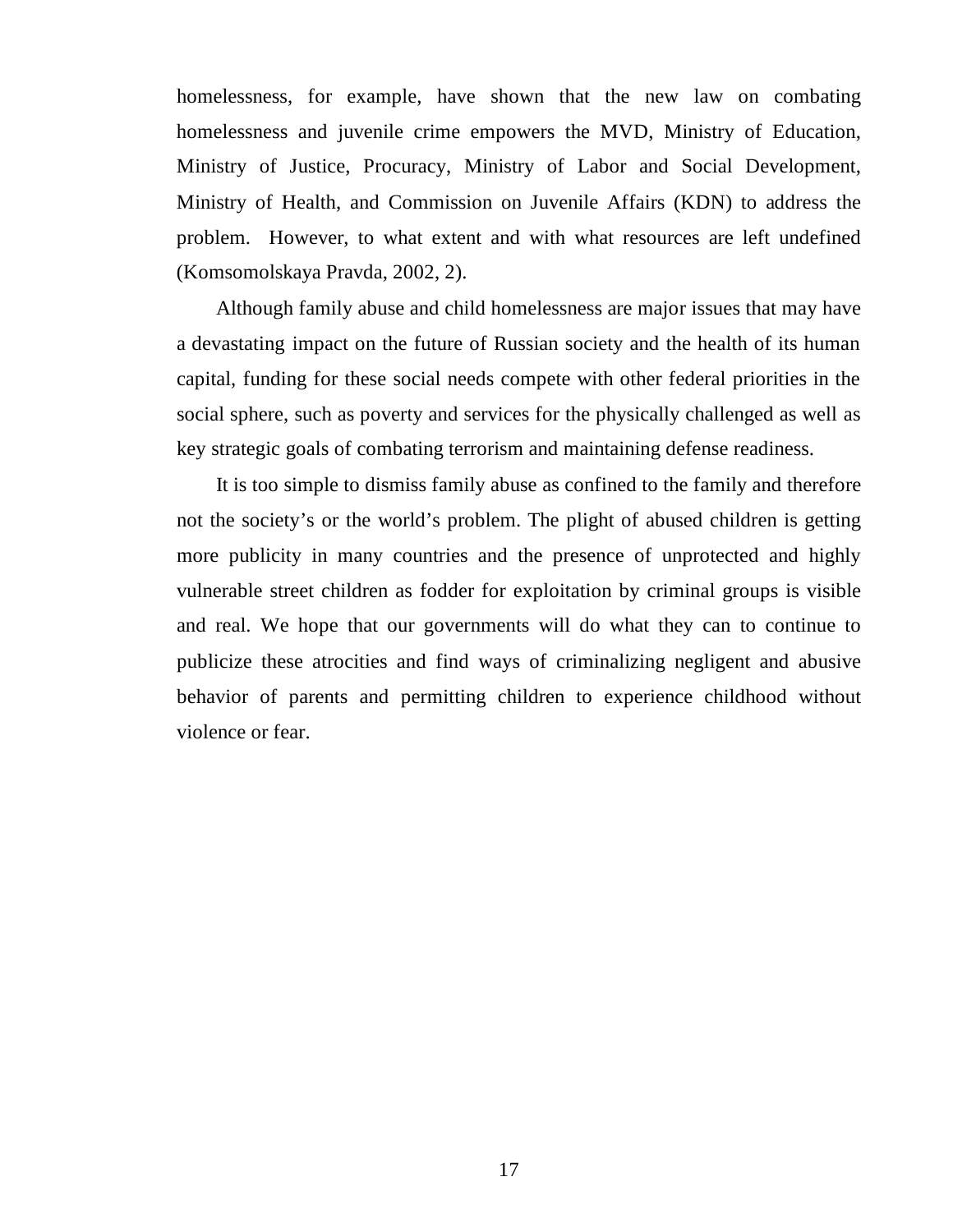## **WORKS CITED**

#### **Secondary Sources**

Abel'tsev, S., *Semeyinye konflikty i prestupleniye* (Moscow: Rossiiskaya iustitsy) 1995.

Armitage, R., *Family Violence* (Austin, Texas: Raintree Steck-Vaughn) 2000. Gilinsky, Ya.I., *Kriminologiya* (St. Petersburg) 2002.

Kerner, Kh. ed, *Kriminologiya. Slovar'-spravochnik* (Moscow) 1998.

Kudriyatseva, V.N. and Naumova, A.V., *Nasil'stvennaya prestupnost'* (Moscow) 1997.

Matviyenko, V. "Detskaya besprizornost' i beznadzornost': problemy, puti resheniya" (Moscow: Analitichesky vestnik Soveta Federatsy, no. 20) 2002.

Mizulina, E. "Poteryavshiesya sredi nas," *Rossiya*, no. 4, 277, 31 January-6 February, 2002.

"O dopolnitel'nykh merakh po usileniyu bor'by s beznadzornostyu i besprizornosyu nesovershennoletnykh" *analitichesky otchet mezhvedomstvennoy komissy po delam nesovershennoletnykh i zashchite ikh prav*," (Irkutsk) 2002.

*Pathfinder on Domestic Violence in the United States* (New York: Center on Crime, Communities, and Culture) 1997.

Revin, V.P., *Kriminal'noe nasilie v sferakh sem'i, byta, dosuga: sotsial'nopravovye problemy bor'by s nasiliem* (Omsk) 1996.

Rivman, D.V. and Ustinov, V.S., *Viktimologiya* (Nizhny Novgorod) 1998.

Sadovnikova, M.N., *Prava podrostkov i mekhanizmy ikh zashchity* (Irkutsk) 2001.

*Sotsial'naya rabota s nesovershennoletnymi. Opyt organizatsy sotsial'noy sluzhby (*Moscow) 2000.

Stoecker, S.W., "Homelessness and Criminal Exploitation of Russian Minors: Realities, Resources, and Legal Remedies" in *Demokratizatsiya: The Journal of Post-Soviet Democratization*, vol. 9, no. 2, Spring 2001.

*Ugolovnyi kodeks Rossiiskoy Federatsy*, Alfa, St. Petersburg, 1996.

Veklenko, S.V. and Volkova, A.E., *Kriminogennost' zhestokogo obrashcheniya s det'mi* (Omsk) 1996.

Vetrova, N.I. and Lyapunova,Yu.I., *Ugolovnoye pravo: osobennaya chast': uchebnik* (Moscow) 1998.

Volkova, A.E., *Zhesokost' i nasilie kak kriminologicheskaya problema: sotsial'no-pravovye problemy bor'by s nasiliem* (Omsk) 1996.

#### **Primary Sources**

Akty sudebno-psikhiyatricheskikh ekspertiz, suda Irkutskogo goroda i Irkutskoy oblasti, 1997-2002.

Arkhiv oblastnogo suda Irkutskoy oblasti za 1997-2002.